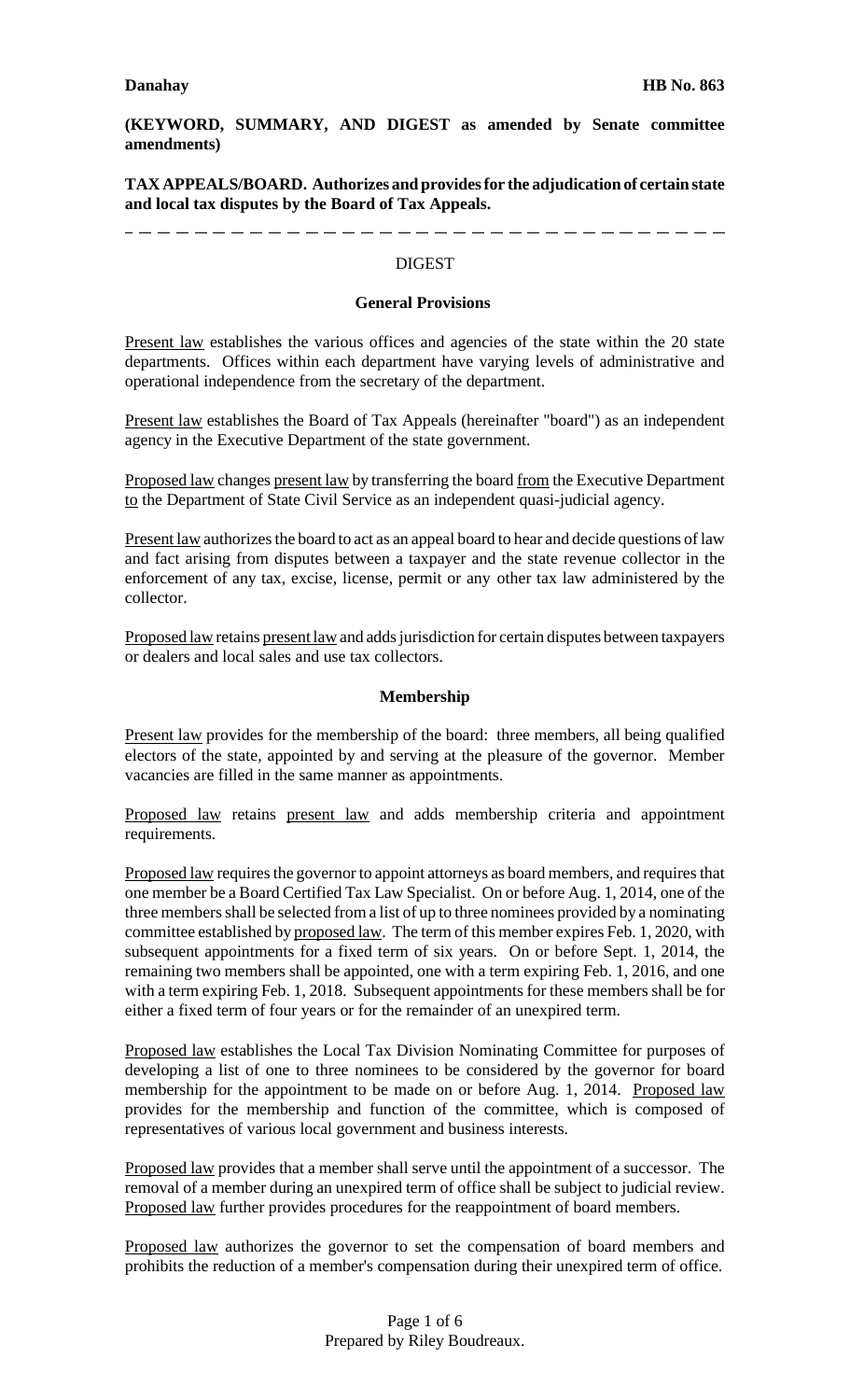Proposed law provides with respect to the terms of office of members serving on the board on the effective date of proposed law.

## **Administration**

Present law authorizes the levy of a 4% state sales tax in lieu of any sales tax which would be levied by a local political subdivision. It is levied on mail order and internet vendors who engage in regular or systematic solicitation in the state by the distribution of advertising, or by means of print, radio, or television media, including but not limited to television shopping channels, by mail, telegraphy, telephone, computer database, cable, optic, microwave, or other communication system. The money is transmitted by the secretary of the Dept. of Revenue to each parishes' central local sales and use tax collector for distribution on a pro rata basis to each political subdivision within the parish which levies a sales and use tax or receives a portion of the proceeds of a parishwide levy.

Proposed law adds two members appointed by the Louisiana Sheriff's Association to the sales and use tax commission which advises the secretary with regards to the above tax.

Proposed law creates the Board of Tax Appeals Expense Fund comprised of dedicated and self-generated money of the Board of Tax Appeals which are subject to appropriation exclusively for support of the board and its Local Tax Division, which amounts are specifically not subject to any mid-year freeze or reduction without the approval of the Joint Legislative Committee on the Budget. All appropriation of money in excess of \$25,000 must be available for expenditure exclusively for purposes of the Local Tax Division.

Proposed law adds an annual dedication of \$132,000 to the Board of Tax Appeals Expense Fund from the in lieu sales tax on mail order and internet sales and increases that amount by \$5,000 on July 1, 2015 and on the first day of each of the 4 subsequent fiscal years when the amount collected and distributed in the fiscal year immediately preceding that date actually exceeds the amount collected and distributed in FY 2013-14.

Present law provides for the domicile of the board and the conduct of its hearings.

Proposed law authorizes the voluntary recusal of a board member from any proceeding in which he cannot accord a fair and impartial hearing in the same manner as provided for judges by the Code of Civil Procedure. Proposed law provides for procedures governing the instance where a party other than a board member requests the recusal of a board member. Proposed law further provides that the remainder of the board may adjudicate a case if a board member is recused, and provides that if all board members are recused then a retired judge may be appointed to adjudicate a case as an ad hoc judge for the board.

Proposed law retains present law and adds an authorization for board hearings by telephone, video conference, or similar communication equipment if the case involves a state collector and such a hearing is requested by the taxpayer, or with the consent of all parties. Further, in a matter involving only local taxing authorities in a single parish and upon the motion of the local collector, a hearing may be held in that parish at the facilities of a local court. Expenses for such a hearing may be taxed as costs.

Present law grants the board discretion to issue written reasons with its decisions.

Proposed law retains present law and adds a requirement for the issuance of written reasons for judgment upon the request of any party. All written reasons shall be published on the board's website.

Present law authorizes rulemaking by the board and provides an exemption for the board from the Administrative Procedure Act. Present law also provides certain exceptions to the exemption.

Proposed law deletes present law providing for the exceptions and otherwise retains present law.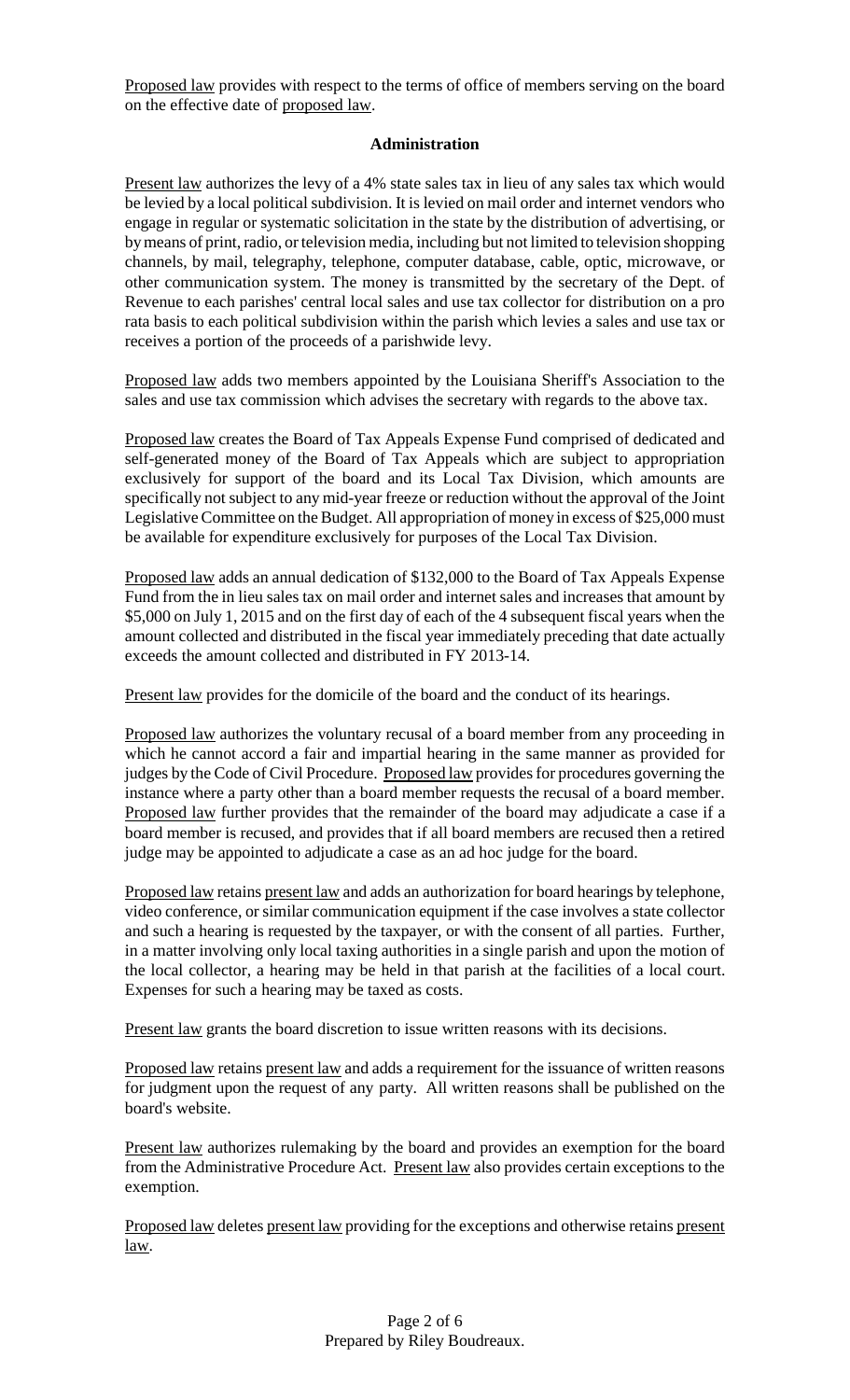Proposed law adds a requirement that any rule related to a fee be subject to legislative and gubernatorial oversight and veto in accordance with the Administrative Procedure Act.

Proposed law provides that legislative oversight of rules promulgated by the board shall be performed by the House Committee on Ways and Means and the Senate Committee on Revenue and Fiscal Affairs.

Proposed law provides that the board member appointed at the recommendation of the Local Tax Division Nominating Committee shall be the hearing judge for cases designated for hearing in the Local Tax Division. Requires the "additional compensation" of the hearing judge to be equivalent to the compensation provided by the state for a part-time city court judge.

Proposed law further establishes procedures for the designation of cases for hearing in the Local Tax Division and authorizes a local collector to elect by affidavit to have all cases involving that collector be heard in the Local Tax Division.

Proposed law establishes procedures and requirementsforthe filing of petitions and issuance of notices and decisions with respect to hearings for the redetermination of an assessment, consideration of a payment under protest petition, determination of an overpayment, or appeal of a denial of or inaction on a refund claim. The board is prohibited from ruling on the constitutionality of a statute or ordinance, and provides for the transfer of cases to the applicable district court.

Proposed law provides conditions and limitations on the consolidation of cases by the board, particularly with respect to cases involving local collectors.

Present law establishes district court jurisdiction for appellate review of a decision of the board, with determination of the particular court being governed by the domicile of the taxpayer or as stipulated by all parties.

Proposed law changes present law by changing the appellate jurisdiction from a district court to a court of appeal. Proposed law further provides that the appeal in a local case shall be to the court of appeal for the parish of the local tax collector.

Present law grants the board approval authority for waivers of penalties in matters involving the state collector.

Proposed law retains present law and adds an exclusion from the board's jurisdiction for any review of a penalty waiver or other discretionary function of a local collector.

## **Jurisdiction over local sales and use tax disputes**

Present law establishes the Uniform Local Sales Tax Code which applies in the assessment, collection, administration, and enforcement of the sales and use tax of any local taxing authority.

Present law provides that present law governing the assessment, collection, administration, and adjudication of local sales and use tax shall be interpreted by the courts of La. to have the same meanings as those provisions of present law regarding state sales and use tax assessment, collection, administration, and adjudication.

Proposed law expands the board's jurisdiction to include questions of law and fact arising from disputes and controversies between a taxpayer or dealer and a collector of local sales and use tax. Proposed law further provides that the board shall interpret provisions of present law governing the assessment, collection, administration, and adjudication of local sales and use tax in the same manner as courts of La.

Present law provides with respect to the remedies available for the resolution of disputes between taxpayers or dealers and collectors regarding assessments and refunds. Present law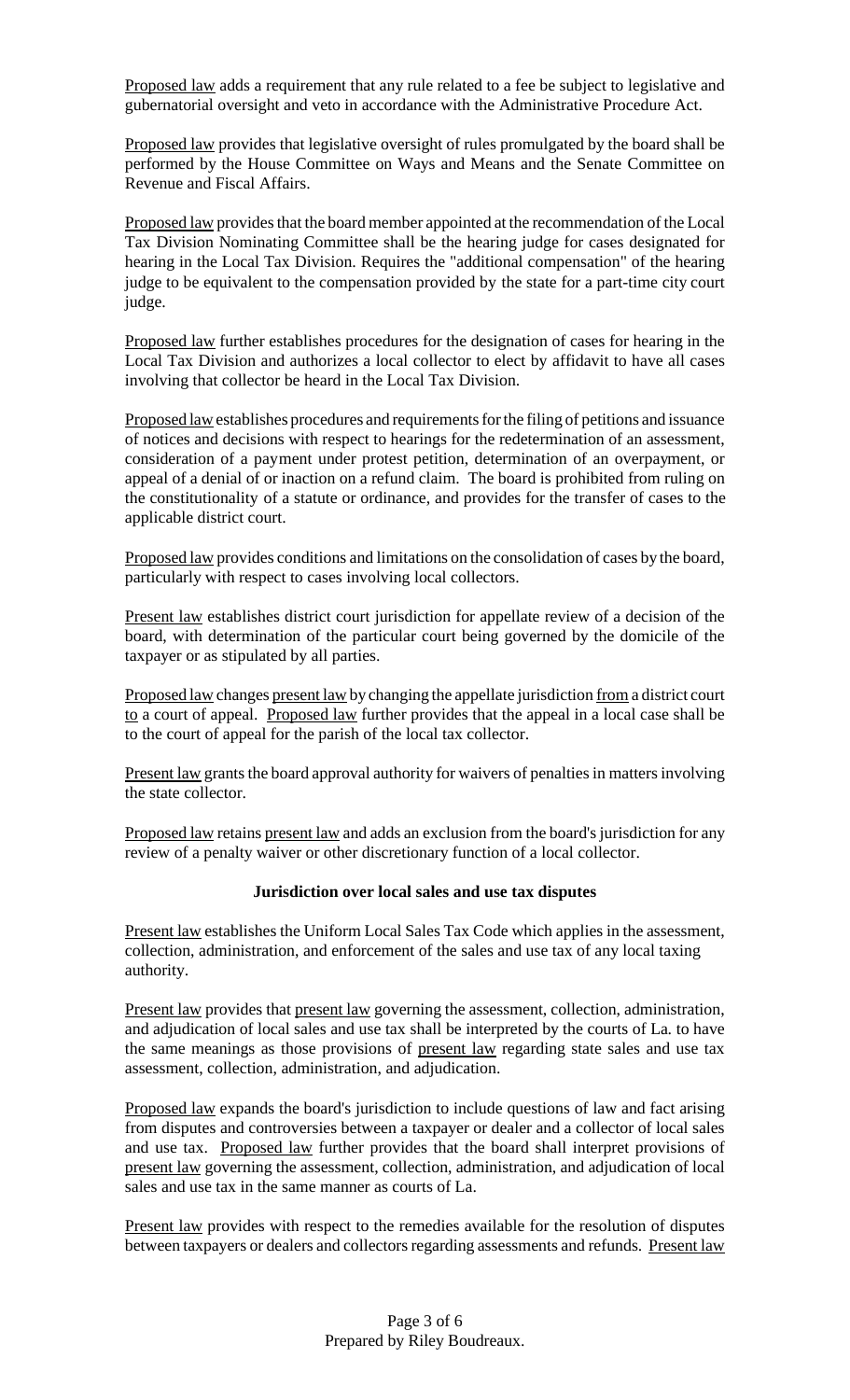provides that a request for a mandatory arbitration proceeding may be exercised by a taxpayer or dealer in specific circumstances.

Proposed law removes arbitration as a remedy for a taxpayer or dealer and instead provides for an appeal to the board for redetermination of an assessment or overpayment at issue, or a resolution of the dispute.

Present law authorizes a local collector to choose to either collect taxes by assessment, or by filing a suit or summary proceeding in a district court.

Proposed law retains present law.

Proposed law prohibits a taxpayer who fails to file a return or report to appeal their assessment to the board unless the tax was paid to another parish with a timely refund request.

Present law provides that a taxpayer may pay a disputed tax under protest and then file suit in district court within applicable deadlines for a full adjudication of any and all questions in the enforcement or legality of any tax or method of enforcement.

Proposed law retains present law and adds a petition to the board as an optional additional legal remedy for the adjudication of such questions.

Present law provides district court jurisdiction as the venue for a dispute over a collector's disallowance or inaction concerning a taxpayer's refund request.

Proposed law changes present law for the venue for such disputes from a district court to the board.

Present law provides for the interruption of the prescriptive period of a tax by the filing of a pleading in a court by any party.

Proposed law retains present law and adds provisions for the filing of a pleading with the board by any party as means of interrupting prescription.

Proposed law retains present law and adds such actions to the board's jurisdiction.

Present law provides that an appeal of an assessment pending in a district court shall not delay the filing of an assessment by the collector for taxes owed by a taxpayer in bankruptcy.

Proposed law retains present law and provides that an appeal pending before the board shall not delay the filing of an assessment for taxes owed by a taxpayer in bankruptcy.

Present law provides for an appeal to a court for redetermination of an assessment for a taxpayer whose property is subject to distraint and sale due to a suspicion by the collector that the collection of the tax is in jeopardy and who has paid the assessment.

Proposed law changes present law by changing the authority for redetermination of the jeopardy assessment from a district court to the board.

Proposed law establishes transitional provisions governing the disposition of cases pending before an arbitration panel, the transfers of cases between district courts and the board, and certain cases filed with the board prior to Jan. 1, 2015.

Effective on July 1, 2014, if House Bill No. 798 of this 2014 R.S. is enacted and becomes effective.

(Amends R.S. 36:801.1(A) and R.S. 47:302(K)(6) and (7), 337.2(D), 337.45(A)(1) and (B), 337.48(A), 337.51(A), (B), and (C)(2), 337.53(C), 337.54, 337.63(A)(1) and (2), (B), and (D), 337.67(B)(3), (C)(3), and (D)(2), 337.77(F), 337.81(A)(2) and (C), 337.86(E)(2)(a), 337.101(A)(2)(a), 1401, 1402, 1403(A) and (B), 1410, 1413, 1431, 1432, 1436, 1437, and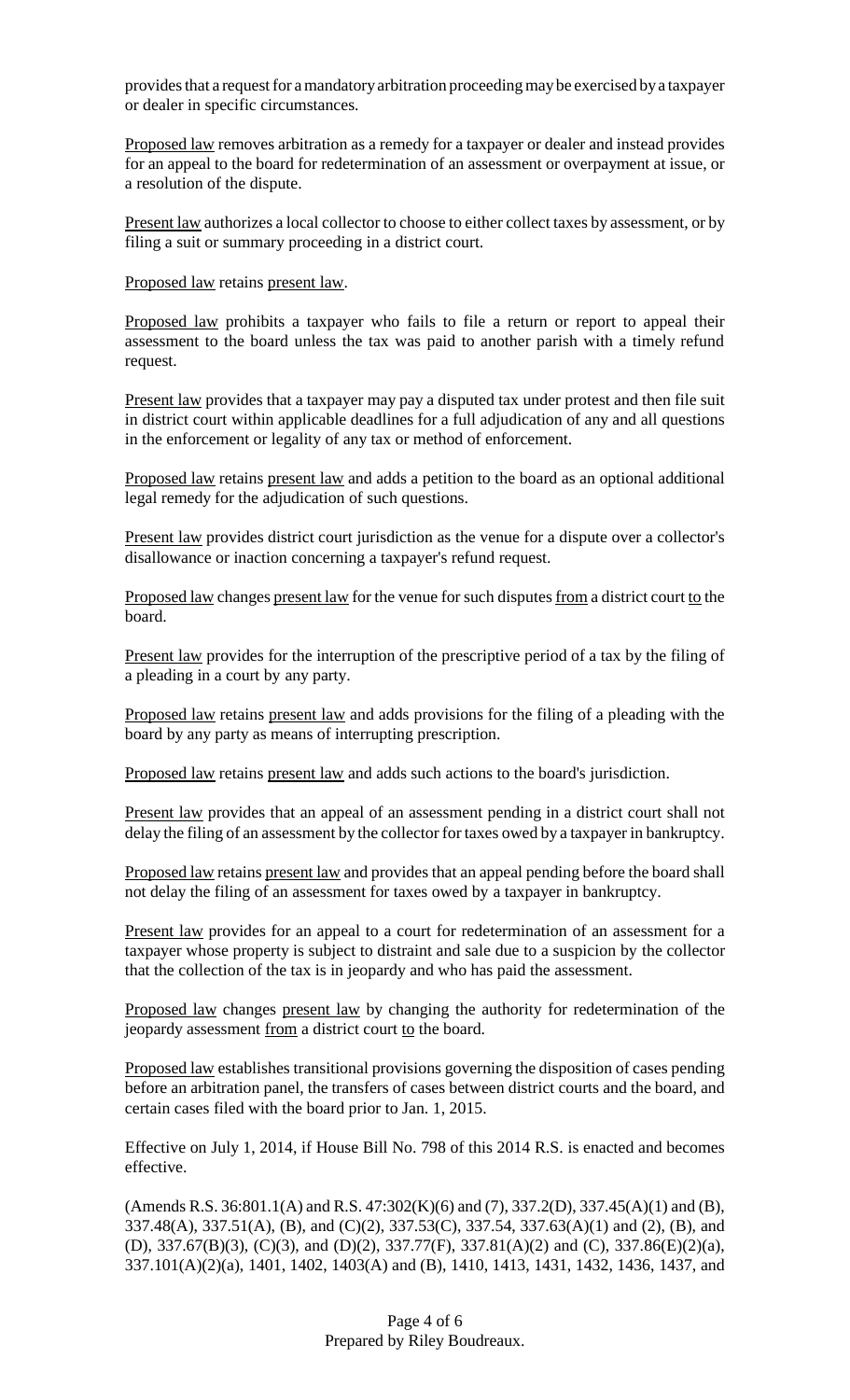1451 and R.S. 49:967(A) and 968(B)(9); Adds R.S. 36:53(J) and R.S. 47:337.2(A)(1)(c), 337.77(G), 337.81.1, 337.86(E)(1)(d), 1407(3), 1414(E), 1417, 1418, and 1419;repealsR.S. 36:4(B)(1)(p) and R.S. 47:337.51.1 and 337.101(A)(2)(c), (B), and (C))

# Summary of Amendments Adopted by House

- Committee Amendments Proposed by House Committee on Ways and Means to the original bill.
- 1. Added methods for the filing of local sales and use tax disputes with the Board of Tax Appeals.
- 2. Added provisions governing the function and administration of the Local Tax Division, particularly with respect to the hearing judge and procedures for designation of cases to be assigned to the division.
- 3. Added requirement that written reasons for judgment be provided at the request of any party.
- 4. Added conditions and procedures for the recusal of board members.
- 5. Added provisions of the Administrative Procedure Act governing the board and removes certain exceptions to exemptions, and adds provisions for rules oversight by the House Committee on Ways and Means and the Senate Committee on Revenue and Fiscal Affairs.
- 6. Added transitional provisionsrelating to certain claimsfiled with the board prior to Jan. 1, 2015.

## House Floor Amendments to the engrossed bill.

1. Changed the references for the filing of a "claim" with the board to the filing of a "petition" with the board.

## Summary of Amendments Adopted by Senate

Committee Amendments Proposed by Senate Committee on Revenue and Fiscal Affairs to the reengrossed bill

- 1. Adds two members appointed by the Louisiana Sheriff's Association to the sales and use tax commission which advises the secretary regarding the distributions of the 4% in lieu sales tax on internet and mail order sales.
- 2. Increases from \$120,000 to \$132,000 the amount dedicated to the Board of Tax Appeals from the in lieu sales tax on mail order and internet sales and increases that amount by \$5,000 on July 1, 2015 and on the first day of each of the 4 subsequent fiscal years when the amount collected and distributed in the fiscal year immediately preceding that date actually exceeds the amount collected and distributed in FY 2013-14.
- 3. Creates the Board of Tax Appeals Expense Fund comprised of dedicated and self-generated money of the Board of Tax Appeals which are subject to appropriation exclusively for support of the board and its Local Tax Division, which amounts are specifically not subject to any mid-year freeze or reduction without the approval of the Joint Legislative Committee on the Budget. All appropriation of money in excess of \$25,000 must be available for expenditure exclusively for purposes of the Local Tax Division.
- 4. Authorizes taxing as costs the cost of a hearing judge in a hearing on a matter involving only local taxing authorities from a single parish.